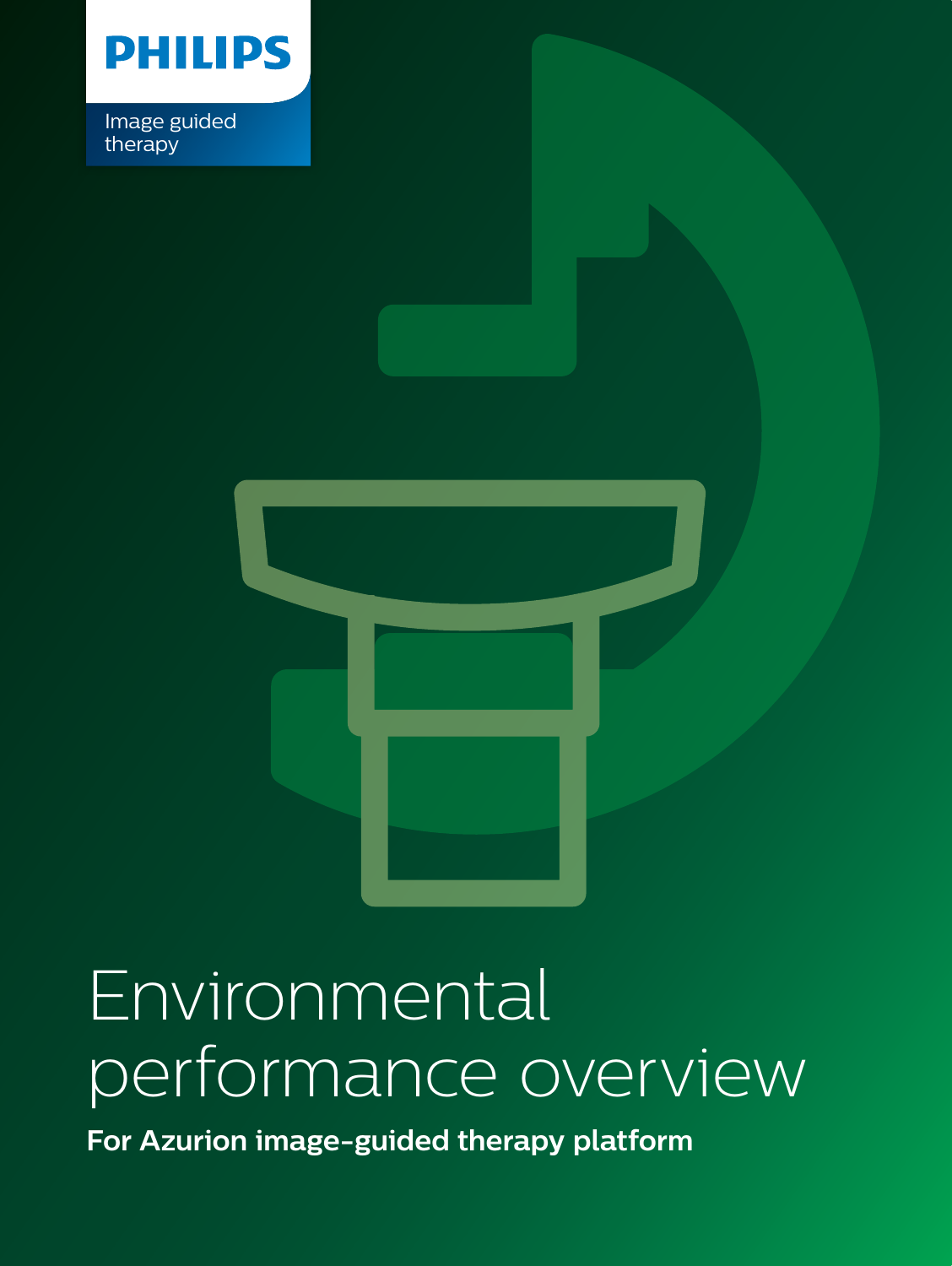# Doing business **responsibly and sustainably**

When you choose Philips, you are choosing a partner committed to meet sustainability and circular economy ambitions. As a leading health technology company, our purpose is to improve people's health and well-being through meaningful innovation, positively impacting 2.5 billion lives per year by 2030.

We aim to grow Philips responsibly and sustainably, and therefore continuously set ourselves challenging environmental and social targets, and live up to the highest standards of governance.

# Azurion as your responsible choice

Philips Azurion is the next generation image-guided therapy platform that allows you to easily and confidently perform procedures with a unique user experience, helping you optimize your lab performance and provide superior care. The Azurion is the result of our EcoDesign process and offers significant environmental improvements.



With Azurion's industry leading image guided therapy platform, we reinforce our commitment to you and your patients. Our goal is to help you effectively meet today's challenges so that you are ready for the future.

# Our ambitious circular economy goals for 2025

Philips refurbishes professional medical equipment which can result in up to 90% of the material weight being reused, depending on the type and age of the product. For more information on our refurbished DiamondSelect collection, check our website: [https://www.philips.com.au/healthcare/](https://www.philips.com.au/healthcare/solutions/refurbished-systems) [solutions/refurbished-systems](https://www.philips.com.au/healthcare/solutions/refurbished-systems) entity and the solutions/refurbished-systems entity and the solutions of the Environmental benefits



For a sustainable world, we see the transition from a linear to a circular economy as a necessary boundary condition. A circular economy requires innovation in the areas of material, component and product reuse, as well as related business models. By using materials more effectively, we strive to decouple economic growth from the use of natural resources and ecosystems and create more value for our products and solutions. By 2025 we will aim to:

- Generate 25% of our revenue from circular products, services and solutions.
- Design 100% of our products and services in line with EcoDesign requirements, minimizing environmental impact.
- Offer a trade-in on all our professional medical equipment, and take care of responsible repurposing<sup>1</sup>
- $\cdot$  Embed circular practices at our sites<sup>2</sup> and put zero waste to landfill

- 1 Either refurbished at Philips, or locally recycled in line with Philips policies
- 2 Including manufacturing and non-manufacturing sites, such as large offices, warehouses and R&D facilities<br>2 3 Determined via the COCIR SRI method. Compared to predecessor Allura Xper platform. Exact energy reduction depe

# Product take-back, refurbishment and recycling

At Philips, we see huge opportunities to provide our customers intrinsic value through innovative service models, smart upgrade paths, product take-back and refurbishment programs. From 2020 onwards, Philips fully closes the loop on all large professional medical equipment that customers return to us. We will expand these practices until we have covered all professional medical equipment.

By 'closing the loop' we mean that we will offer all our customers a trade-in of the equipment and we will take full control to ensure all materials traded-in are repurposed in a responsible way.

> **100% product take-back** after customers' acceptance of our trade-in offer.



**100% repurposing of the equipment that is returned to Philips**



**Up to 90% of material weight is reused during refurbishing**, depending on type and age of product

### • Extended system lifetime. Technology Maximizer and end-of-life extensions, such as our SmartPath program, prevent untimely replacement and extend the lifetime of your product

- At least 10% lower energy consumption over total product life usage<sup>3</sup>
- Parts recovery during servicing
- Recycling passport available to ensure high-quality disassembly and recycling
- Instructions available to minimize energy consumption during usage
- Azurion is manufactured at a site certified for Environmental management (ISO14001), Energy Management (ISO 50.001) and Occupational Health and Safety (ISO45001)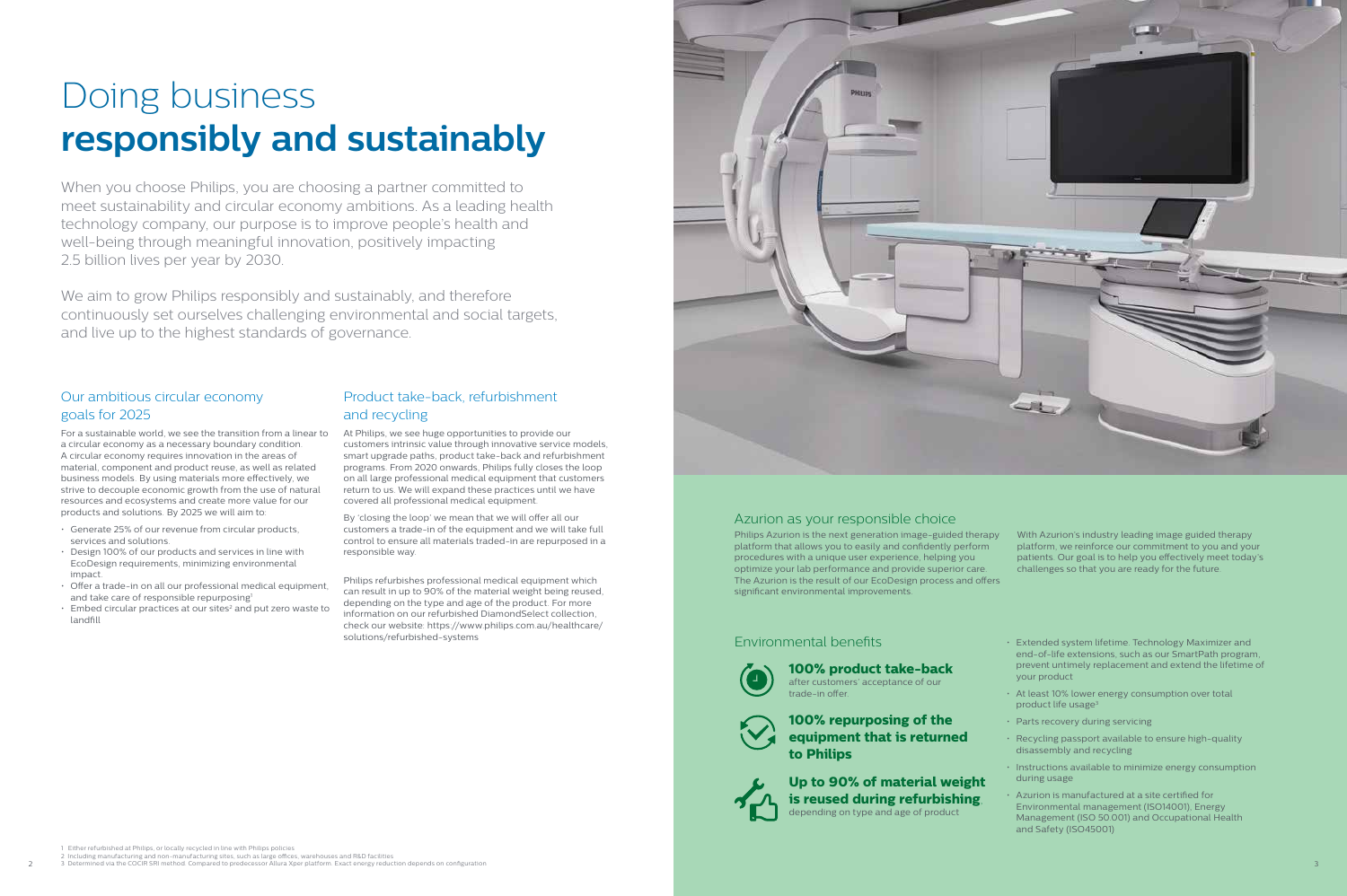# Our EcoDesign process

# Sustainable in each step of the system life cycle

We drive sustainability in all aspects of product creation through our EcoDesign process which conforms with standard IEC 60601-1-9: Environmental product design for medical electrical equipment. Our EcoDesign process includes lifecycle assessment (LCA) to determine the environmental impact at each stage of a product's life, from raw material extraction through materials processing, manufacture, distribution, use, repair and maintenance, and disposal or recycling.

Philips Azurion is a Philips EcoDesigned product, meaning it offers a significant environmental improvement in one or more of our EcoDesign Areas: Energy, Circularity, Substances, Weight & Materials and Packaging.

- **Ready to Scan-mode:** 1.95 kW (monoplane), 3.44 kW (biplane)
- **Off-mode:** 0.26 kW (monoplane), 0.27 kW (biplane)
- **Energy usage/year at average use scenario:**  6627 kWh (monoplane), 11115 kWh (biplane)
- **Energy usage reduction:** 10-19%5
- **RoHS compliant:** yes
- **REACH compliant:** yes
- **Latex free:** yes
- **Mercury free:** yes

- **• Weight of average configuration:** 3071 kg (monoplane), 3849 kg (biplane)8
- **• Environmental impact:** see figure 2

# Packaging<sup>s</sup>

- **• Total weight:** 1352 kg (monoplane), 1788 kg (biplane)
- **• Wood:** 734 kg (monoplane), 837 kg (biplane)
- **• Ferro metal:** 500 kg (monoplane), 795 kg (biplane)
- **• Cardboard/paper:** 104 kg (monoplane), 136 kg (biplane)
- **• Plastic:** 12 kg (monoplane), 16 kg (biplane)



- **• Recycled plastic content:** 0%
- **• Recycled metal content:** 5% 35%6
- **• Recyclability of system:** about 90% of weight consists of metals (steel, aluminum and copper) which are 100% recyclable
- **• Recyclability of packaging:** up to 100% depending on the local recycler
- **Recycling passport available:** yes
- **Refurbishing program available:** yes
- **Material re-use during refurbishment:** up to 90% of weight<sup>7</sup>
- **Availability of spare parts:** over 10 years
- The lifetime can be extended by 2 to 4 years through our various upgrades and service offerings.

# Energy<sup>4</sup> Energy<sup>4</sup> Substances

- 5 Compared to predecessor Allura Xper platform. Exact energy reduction depends on configuration.<br>6 Steel, copper and aluminum typically have respectively 25%, 35% and 5% recycled content as standard industry practice.<br>7
- 
- 8 Exact weight depends on configuration.
- 9 Numbers are indicative for an average Azurion configuration. Actual packaging is conditional and adjusted to shipment needs

Figure 1 shows the relative contribution of the various life-cycle stages of the Azurion monoplane system as measured with Life Cycle Assessment (LCA) and is based on a life-time of 10 years. The main environmental impact is related to the electricity consumption of the system during use. This impact can be reduced significantly by using green/renewable energy. The contribution of the materials of the system is further specified in figure 2.

When looking at the material composition of the Azurion, the printed circuit boards have the main environmental impact.

**Steel** 

# Weight and materials

# Circularity



### Azurion monoplane



Printed circuit boards Other materials

### **Life Cycle Environmental Impact Assessment (LCA) Environmental impact of materials Figure 1 Figure 2**



<sup>4</sup> Determined via the COCIR SRI method. Reported numbers reflect energy usage for average Azurion configurations with FlexVision and FlexSpot video options.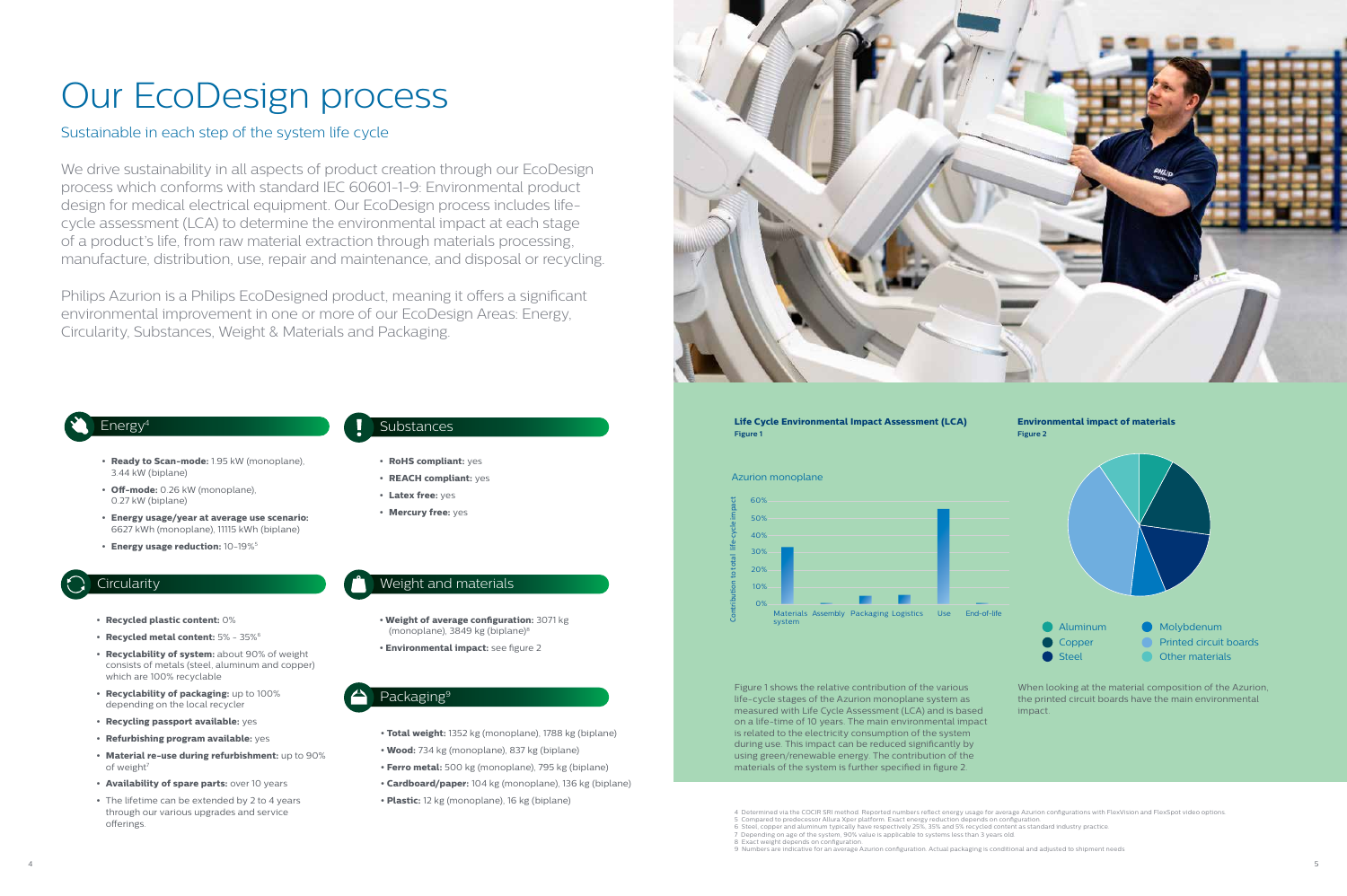# Technical (environmental) details

### **Sustainable operations**

| Environmental Management<br>System                                           | ISO 14001 and 50,001<br>certified  |
|------------------------------------------------------------------------------|------------------------------------|
| Supply management                                                            | Supplier sustainability<br>program |
| Environmental impact of<br>operations (manufacturing<br>sites and logistics) | Climate neutral                    |
| Conditional packaging                                                        | Yes                                |

### **Minimizing impact during use**

| Measures to minimize<br>radiation exposure | Yes |
|--------------------------------------------|-----|
| Instructions for energy<br>saving          | Yes |
| Instructions for efficient<br>cleaning     | Yρς |
| Remote servicing                           | Yes |
| Repairable spare parts                     | Yes |

### **System characteristics**

| Video only-mode  | Yρς                                                                           |
|------------------|-------------------------------------------------------------------------------|
| <b>Batteries</b> | Alkaline, Rechargeable<br>Li-ion, Lithium coin cells,<br>(LEAD-ACID optional) |

We require our suppliers to conform to the Philips Sustainability Agreement, which includes the Royal Philips Regulated Substances List (RSL) for products. The RSL includes substances banned by law or by Philips policies and declarable substances such as REACH substances of very high concern. Philips uses the online tool BOMcheck to collect material declarations from suppliers. BOMCheck is aligned with the IEC 62474 database of restricted and declarable substances and the IEC 62474 screening of REACH Candidate List Substances. A list of Philips Regulated Substances can be found here: [https://www.philips.com/](https://www.philips.com/a-w/about/sustainability/downloads.htm) [a-w/about/sustainability/downloads.html](https://www.philips.com/a-w/about/sustainability/downloads.htm)

### **Halogenated flame retardants**

Our medical electronic equipment may contain halogenated flame retardants to meet fire safety standards. However, Philips is also committed to reducing the amount and/ or replace it with less harmful solutions in our products. Suppliers are required by the Philips Sustainability Agreement to provide components and products conforming to the Philips Regulated Substances list, which restricts certain flame retardants (e.g. PBDE and PBB due to RoHS, HBCDD due to EU POP legislation, TCPP and TCEP due to US CPSIA act) and requires declaration of some flame retardants, e.g. TBBPA. Declarable flame retardants will be phased out when technologically and economically feasible and are replaced by a sustainable solution.

### **PVC and Phthalates**

Professional medical equipment produced by Philips may contain polyvinyl chloride (PVC) as cable housing, and other product components, or as an additive or a contaminant to other plastics. The RoHS phthalates, DEHP, DBP, BBP, DiBP, are phased out per legal date July 2021. Packaging suppliers are required by the Philips Sustainability Agreement to provide all packaging materials containing less than 1000 ppm (0.1%) polyvinyl chloride (PVC) and PVC blends. The product labeling does indicate PVC/DEHP content if applicable.

### **Biocides**

Philips has adopted a strict biocide policy avoiding the use of biocides and only permitting them if no other technically feasible solution has been identified.

### **Bisphenol-A (BPA)**

BPA is not intentionally added to our products although polycarbonates and epoxy materials present in our products can contain traces of the BPA precursor that is used to make these materials.

# **For additional information**

Read more about our Environmental, Social and Corporate Governance (ESG) commitments here: <https://www.philips.com/a-w/about/sustainability.html>

# 6 7

# **Substances**